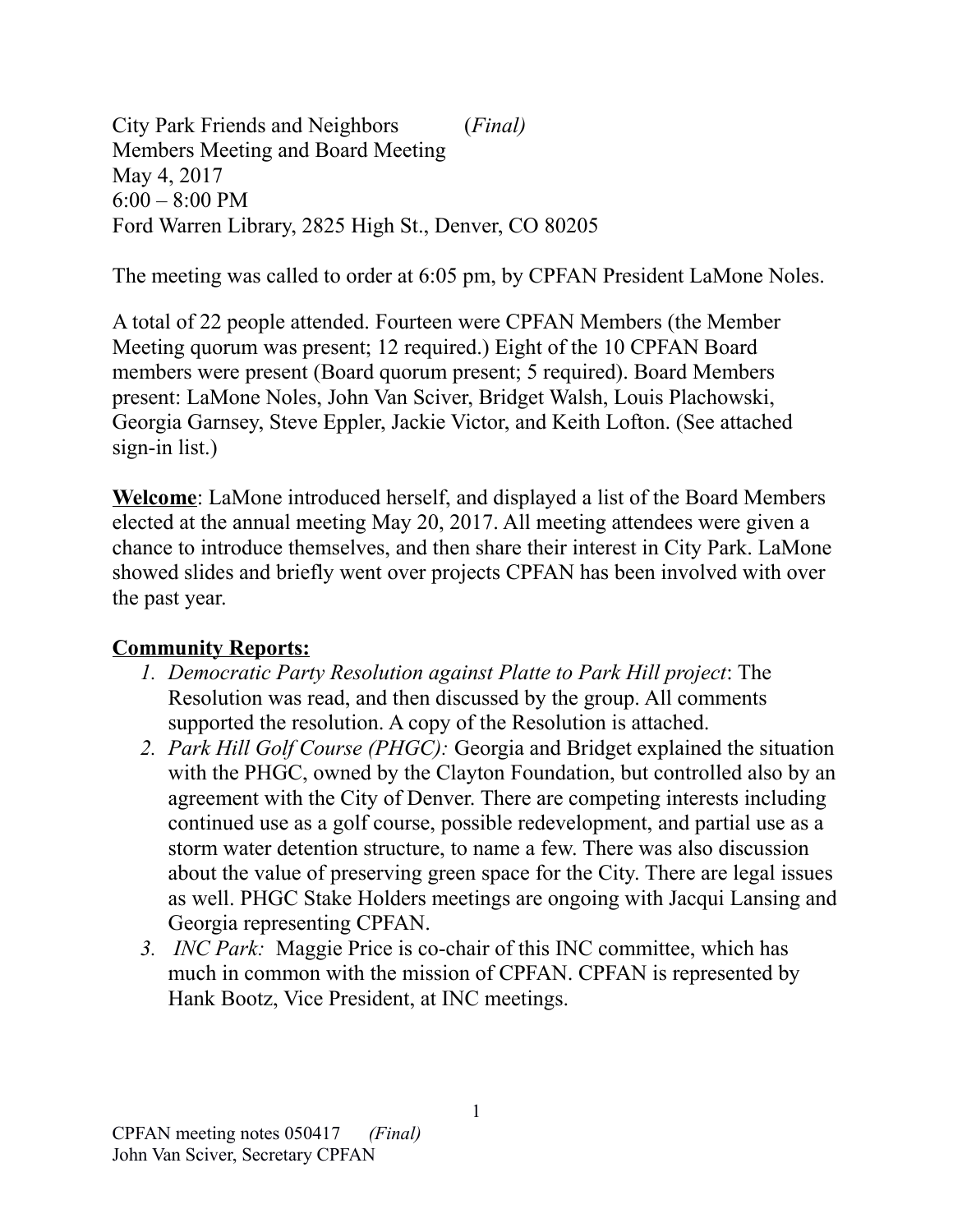- *4. Gate 15 Public Art Committee:* Georgia explained their goal is to further improve the appearance of City Park gate 15, which faces directly the Pavilion on Ferril Lake. Gate 15 is the location of a planned gasification plant building that the Zoo was proposing, but which failed to get final approval.
- *5. City Park Open Doors Tour:* Georgia Garnsey said 18 people, from all over, showed up for the tour, held April  $30<sup>th</sup>$ . The weather was great and the attendees all said they loved it, and City Park!
- *6. I 70 Meeting/Sierra Club Law Suit:* Rachel Garfield attended the meeting and reported on the various activities underway to delay or kill the P2PH project, through lawsuits, political action, or pushback from neighborhood groups. While some actions are self-funding (by volunteers), others, particularly lawsuits, need donations. (See item 7 below.)
- *7. City Park Golf Course Law Suit and Fundraising:* JD McFarlane, Bridget, and Phil Hainline spoke. JD confirmed that the lawsuit was on schedule for trial in late August. All agreed, however, that there is a great need for increased funding to make that happen, and be successful. Phil stated that we are beyond the point where neighborhood organizations and residents alone can succeed. At the request CPFAN, Phil is developing a video designed to encourage donations for the cause "Save City Park Golf Course".

## **Member Meeting:**

- *1. The minutes of the April 20, 2017 annual meeting were approved.*
- *2. New Standard Agenda was approved: Speakers will be scheduled for the time period 6pm-7pm. Two speakers will be allowed up to 30 minutes each. Speakers from the City are not allowed. The Member meeting (and Board meeting if necessary) will be in the time period 7pm-7:45pm.*
- *3. Establish Committees: LaMone described the various CPFAN committees, and asked that interested members contact her to join, or to suggest another committee they think is needed.*
- *4. Community Outreach: LaMone emphasized the importance, and asked those interested in working in this area to please contact her.*
- *5. EPA Community Advisory Group (CAG) for the Vasquez I-70 Superfund site project (Note: The EPA emphatically states that the CAG is neither for the Montclair drainage project nor for I-70 central): Bridget emphasized the importance of this, saying that CPFAN needs to be represented at the table. A motion to that affect was made and seconded. The motion passed unanimously by hand vote of the CPFAN members.*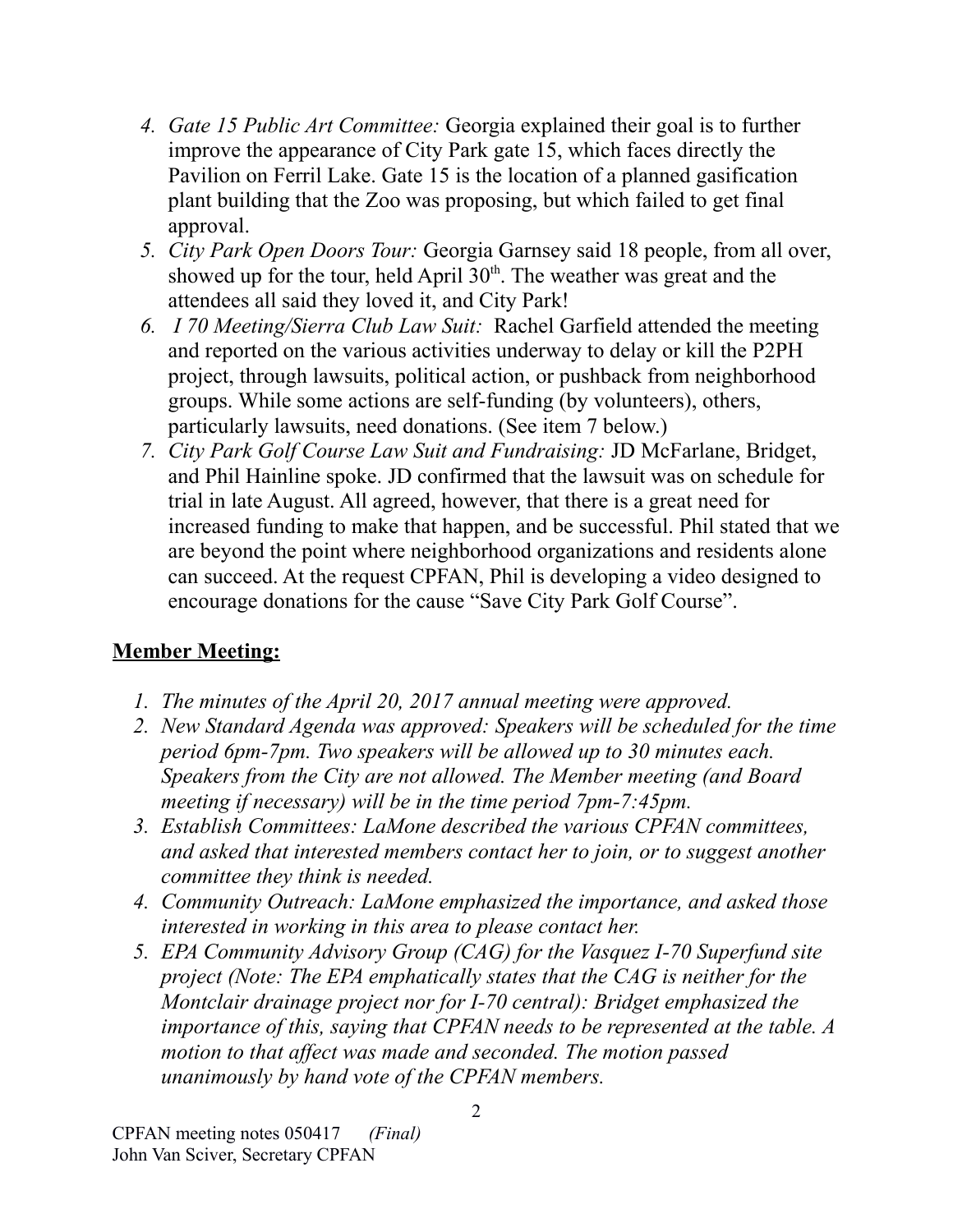There was no "Old Business".

Announcements: Ice-cream social at City Park June 1 Thursday 6pn-9pm at the pavilion. CPFAN should be represented.

## **The meeting was adjourned at 7:45pm**

Notes by John Van Sciver Secretary CPFAN

Neighborhood/CPFAN MINUTES 050417 Final